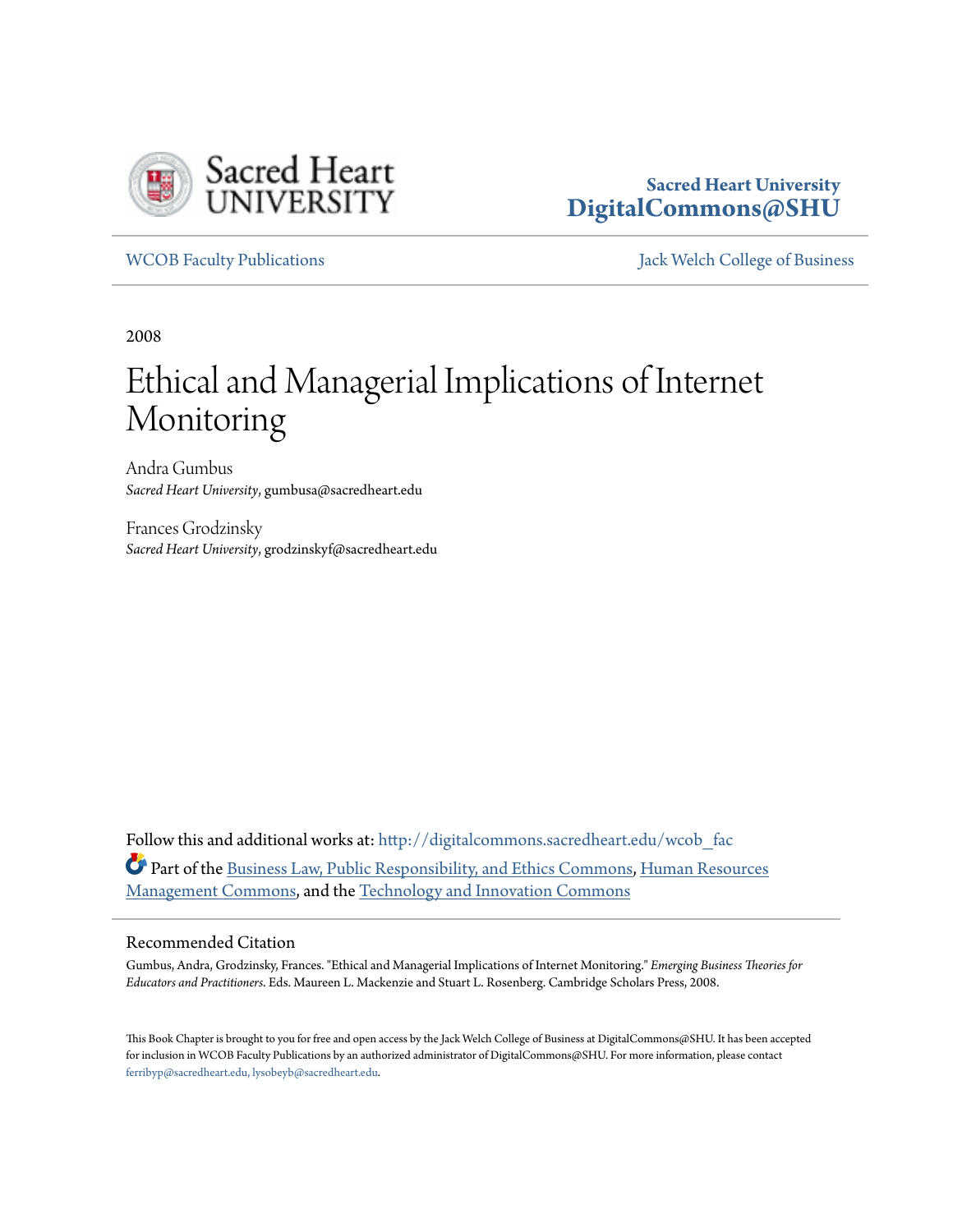### **CHAPTE R EIGHTEE N**

## **ETHICA L AN D MANAGERIA L IMPLICATION S O F INTERNE T MONITORIN G**

ANDRA GUMBUS, ED.D., AND FRANCES S. GRODZINSKY, PH.D.

#### **Abstract**

As Internet use pervades our personal and professional lives, organizations have become increasingly concerned about employee use of the Internet for personal reasons while at work. This has prompted the restriction of the Internet or the limitation of the Internet during work hours. Monitoring of employee Internet and email is another result of this trend. Legitimate business functions such as employee performance appraisal and progress toward goals are served by monitoring. However, poorly designed and communicated monitoring practices can be negative and have perverse effects on employee morale and productivity. Monitoring of employees erodes trust and niay be considered an invasion of privacy. In this paper ethical issues surrounding Internet monitoring are explored from two perspectives: university and business use. Survey results from the university perspective are compared with computer monitoring in a business setting. Students feel an invasion of privacy when a university setting monitors computer use; however, they consider the practice of monitoring the workplace an acceptable invasion of privacy. Reasons cited for unethical monitoring at a university or business setting include: payment for the computer, personal property and possession by the student, and limitations of personal freedom, rights, trust and privacy. Reasons cited for the ethical use of monitoring include: academic use of the Internet, workplace requirements and payment for work,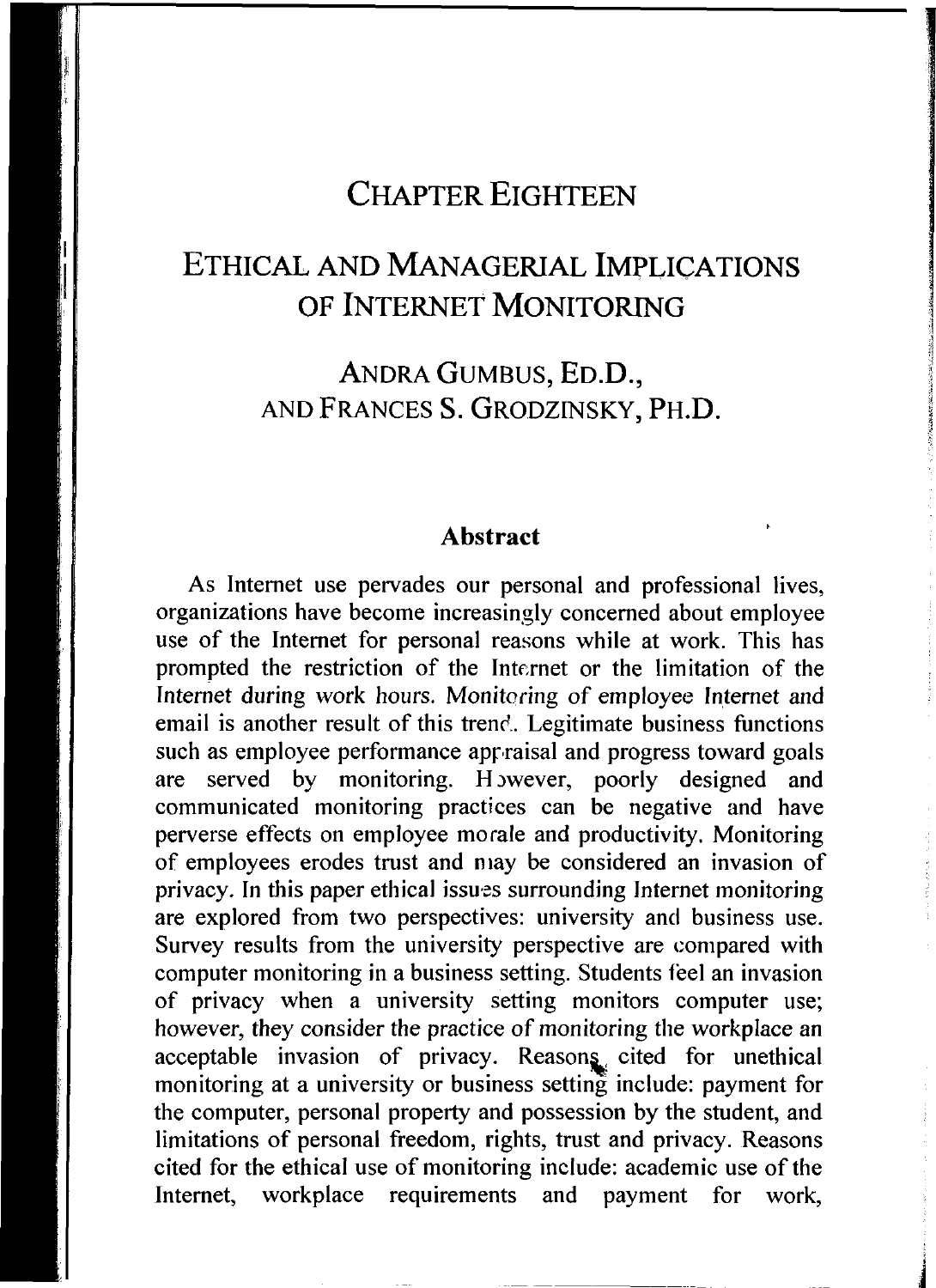discouragement of hate crimes and terrorism, and university or employer property.

#### **Privacy and Productivity**

Employers have a legal right to monitor productivity of workers while workers have the right to be told how they are watched. Justification from the company perspective includes keeping employees safe and data secure (particularly after September 11). Firms can spot warnings of possible sexual harassment, corporate espionage, and flag words like bioterrorism and anthrax. However, they can also monitor job search sites that can alert the company to problems in departments or anticipated turnover. Should the firm be privy to this information or does it violate employee privacy?

In a Harris survey conducted for WebSense a majority of employees would give up coffee before Internet access. Half of 500 employees admitted using the Internet for news (81%) email (61%) banking (58%) travel (56%) and shopping (52%) (Soat 2005). Surreptitious monitoring can and does occur when employees are on company time using company resources, with little legal protection available for employees. WebSense, the producer of the most commonly used monitoring software reports an estimated annual cost of 53 million employees cyberloafing to be \$138 billion. A program called Investigator developed by WinWhatWhere Corporation has 100 corporate and government clients in Canada and monitors all activity, including deleted or unsent messages and can scan for words such as "boss" and "union." It is installed after hours as an "upgrade" and cannot be detected by employees. President of the National Workrights Institute, Lewis Maltby stated, "Employers' efforts to prevent abuse often lead to serious invasions of privacy. People are not robots. They discuss the weather, sports, their families and many other matters unrelated to their jobs at work that can be highly personal" (Thibodeau 2000, 37). The proliferation of technology at home and in the workplace has escalated the friction between privacy and productivity. "Whether it's sexual harassment, hate mail, or just goofing off, these new technologies can make it easier for workers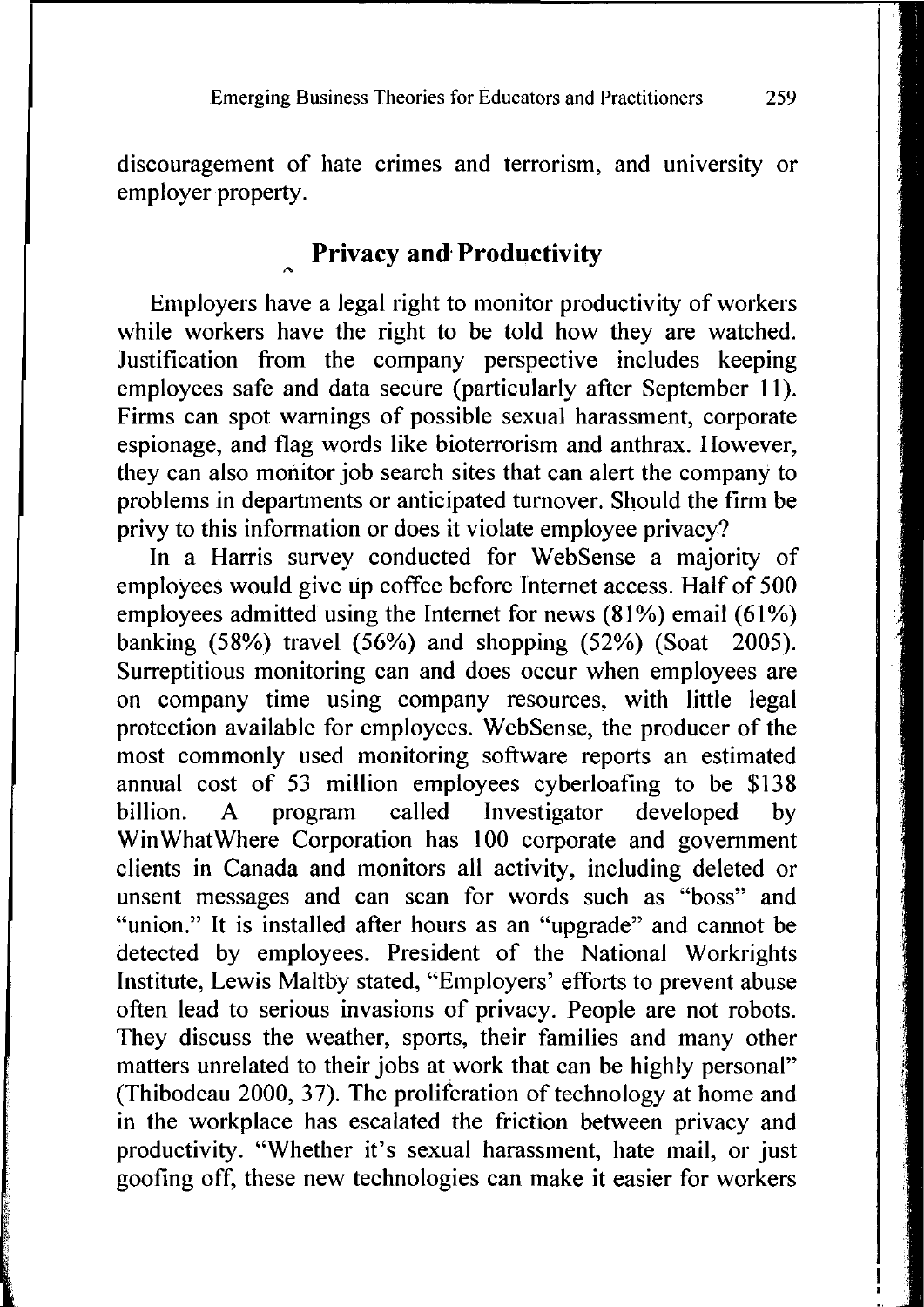to commit misdeeds  $-$  and to am) lify their effect" (Van Slambrouck 2000, 92).

The employer has an unchallenged right to monitor the workplace virtually, but the issue of monitoring the home for telecommuters poses a differen<sup>1</sup> concern of invasion of privacy, as the home is protected under the Fourth Amendment of the U.S. Constitution from unwarranted searches and seizures. The issue becomes more complex when \ *ve* examine if the zone of privacy for the home extends to the netwc rk used for telework. As teleworkers were not surveyed for this str dy, a detailed analysis of teleworker rights is beyond the scope of this paper. It is our position that an organization has an obligatior to inform employees of their privacy policies when it comes to the; workplace. Many companies neither educate employees on Internet privacy issues, nor specify and communicate acceptable Internet usage to their staffs. Typically, in a monitoring situation, a sample of red flag words are scanned in email and may include: porn, sex, promise, guarantee, exceed, beat, sure thing, easy money, medication, patient record, boss, client file, meds, SSN, ID# (Tarn, White, Wingfield and Maher 2005). If the word is found in an employee's Internet activity an alert is generated and emailed to the manager. Managers can receive summaries or log onto a web site to view real time Internet traffic. The web monitoring software StellarlM costs companies \$8000 (Roberts 2005). Maltby of the National Workrights Institute stated, "you should take your passport when y u go to work because all your rights as an American citizen disappear the second you walk through the office door" (Thibodeau 2000, 37). He argues that the protections of the right to free speech, privacy, and freedom from arbitrary punishment are absent in the workplace. Ironically, these freedoms are virtually guaranteed for the top-level executives who are usually immune from workplace monitoring practices. Some view Sarbanes-Oxley as the vehicle for monitoring that is needed in the executive suite (Sandberg 2005). Forrester Research claimed that the growth rate of 30% a year for monitoring at the executive level is driven by corporate compliance to Sarbanes-Oxley as well as the need to eliminate inappropriate content.

Increasing incidences of identity theft, hackers, phishing, pharming, bot networks and other cyber tricks have pushed some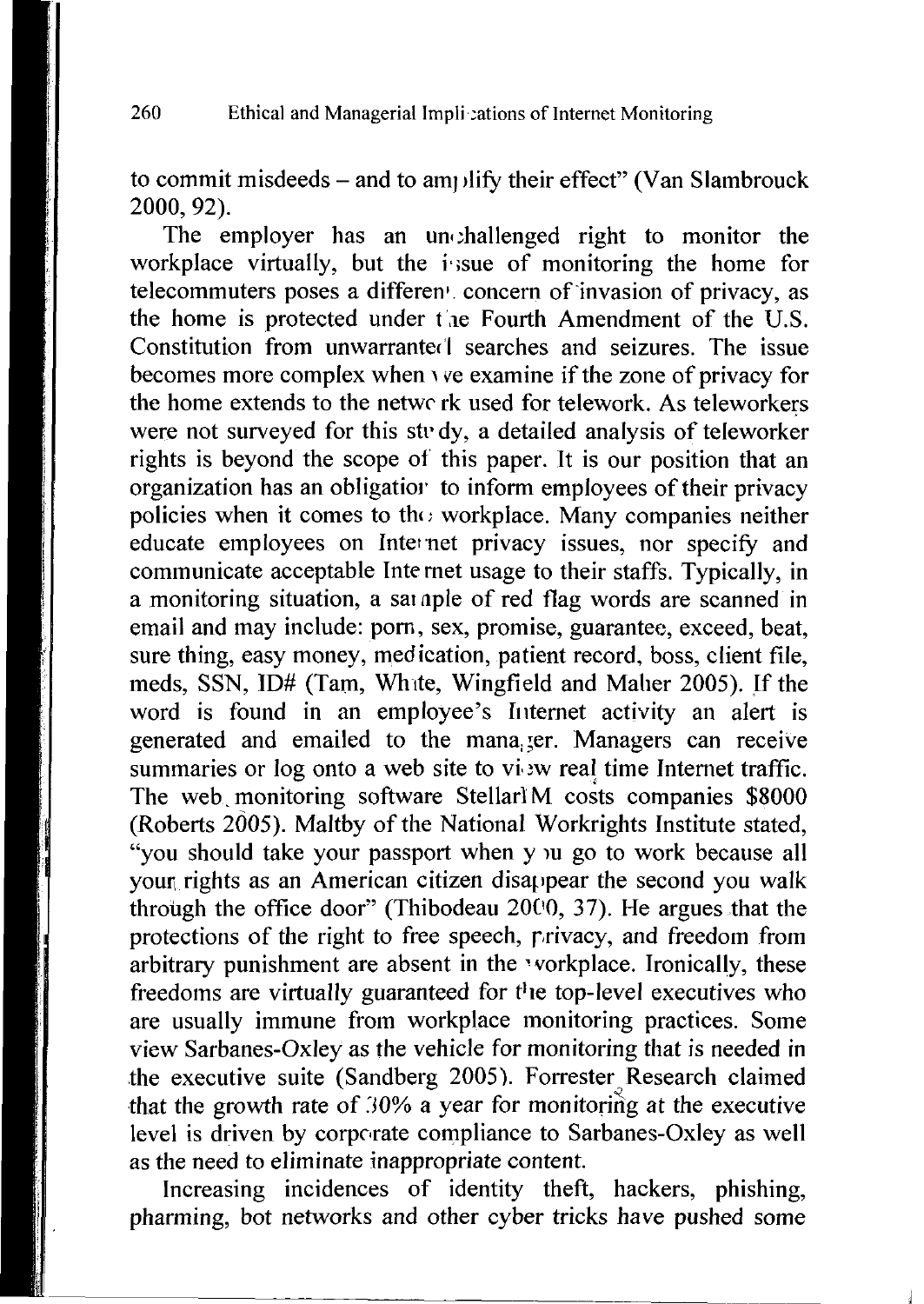companies into securing their own sites. Identity thieves usurp personal information and it is estimated that only 1 in 700 are convicted if caught. The Secret Service has uncovered 4000 suspects, 1.7 million credit cards numbers, access to 18 million email accounts and counterfeit documents (Grow 2005). While organizational security is a concern to some, identity theft is often caused by the neglectful practices of others that do not safeguard personal information. Examples are: leaving unencrypted information on computers, selling it to criminals, stolen laptops, lost data, stolen UPS boxes with company data, hacking, failure to monitor employees and other cons and scams. Unfortunately, companies are not punished for these practices and the resulting identity theft. Although monitoring the Internet has increased, the last workplace privacy law was enacted in 1986 before the proliferation of the Internet. Since then, the enactment of new bills and laws has met with mixed success. A current bill in Congress proposes fines and other penalties for companies' failures to protect personal information and would require corporations to protect customer data (Levy and Stone 2005). The circulation of internal emails with private payroll and benefits information has revealed weaknesses in the California privacy law (Verton 2004). Bills increasing employee rights have not passed Congress in 1994 and 2000.

Are employers snooping unnecessarily or are they protecting themselves against legal liability? Drawing the line and maintaining a balance between detecting misconduct and protecting rights to privacy can be a difficult balancing act. The International Labor Organization (ILO) reported that big brother jeopardizes employees' health and welfare. Increased stress and adverse working conditions such as lack of involvement and control over tasks, reduced task variety and supervisory support, fear of job loss, and reduced social support can result from monitoring. Excessive monitoring can be counterproductive and result in low morale and depression that affect productivity (Hall 2004). Conley (2004) argued that trusting employees and respecting individual rights is a better path than electronic surveillance. It does not invade privacy and deplete morale and productivity. He argued that if employees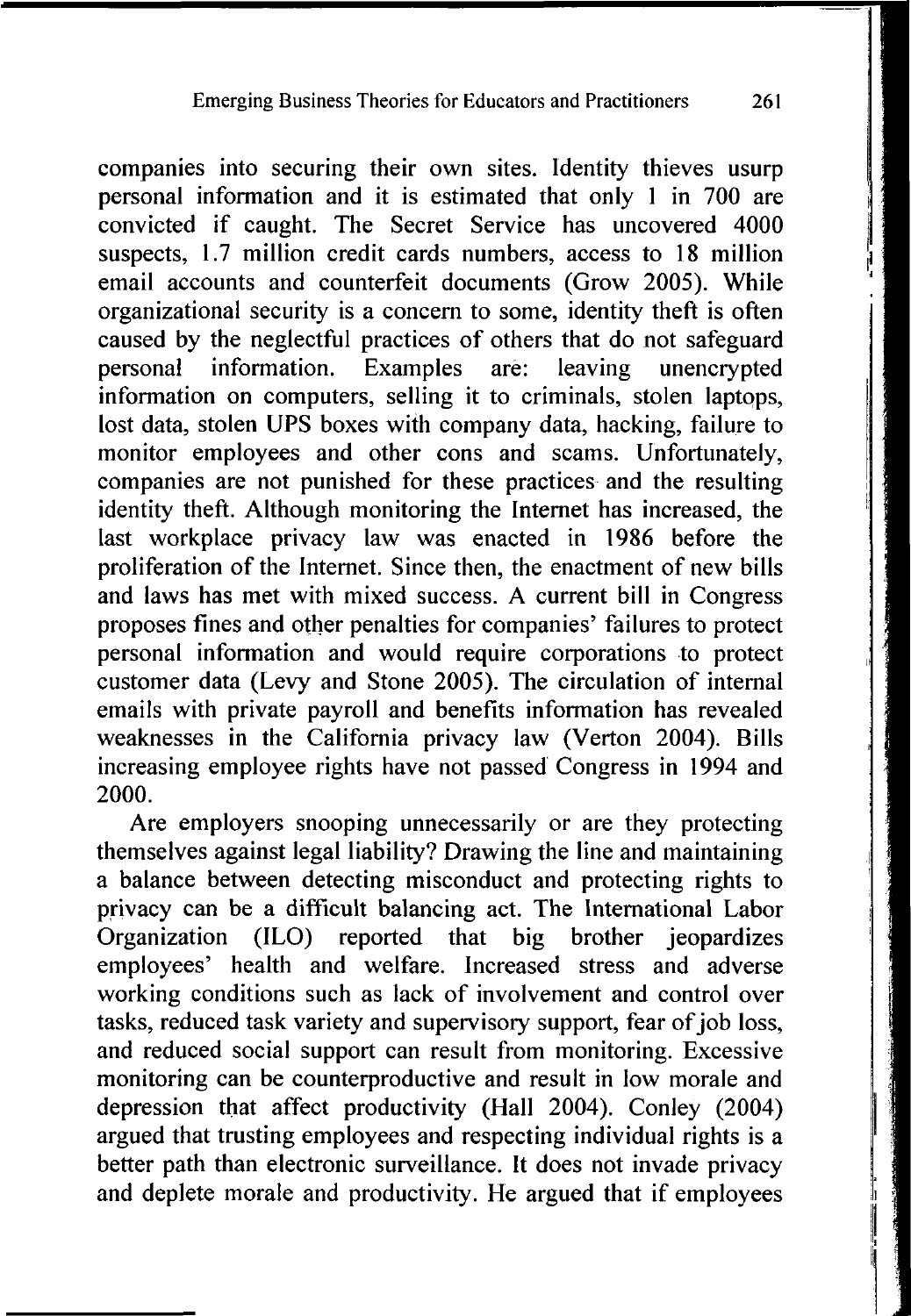aren't motivated in the first place, then adding surveillance will only make matters worse not better.

#### **Ethics of Privacy and Trust**

One meaning of privacy (the right to be left alone) takes on a whole new dimension in the age of technology. Technology invades privacy because control is lost over who has access to personal information. Privacy as a vehicle for respect for persons can be classified as a moral value from a deontological as well as a consequentialist perspective. Privacy can also be viewed as a virtue to be protected and defended as a moral right (Stahl 2004). The issue of monitoring raises ar important aspect of the employee / employer relationship with regard to privacy and trust. Employees may view their privacy being invaded by the company practice of monitoring and blocking web sites and emails. It may also be perceived as a lack of trust and can be counterproductive by causing anger among employees who are monitored. Does the company respect employee privac) ? If the company has to restrict access should it provide Internet access at all? Will tracking employee activities in virtual space compromise the workplace relationship? Monitoring employees without informing them violates privacy and intrudes upon the sense of security and individuality that is a necessary component of a trusting relationship. While employee autonomy seems to be violated by workplace monitoring, it should be noted that the organization has the difficult task of balancing personal privacy with organizational security. In a previous study (see Grodzinsky and Gumbus 2005), it was found that preserving organizational security based on the common good of the company only worked in very small offices where everyone knew each other.

Taylor (2000) stated that we overt and covert invasions of privacy should be distinguished. Employees are aware that they are being monitored in overt invasions and are unaware in covert invasions of privacy. Taylor (2000) further argued that employees would avoid personal web surfing thereby reducing their individual autonomy if they knew that they were being watched. No loss of autonomy occurs when employees are free to surf the web and are unaware that they are monitored. Passive monitoring may be a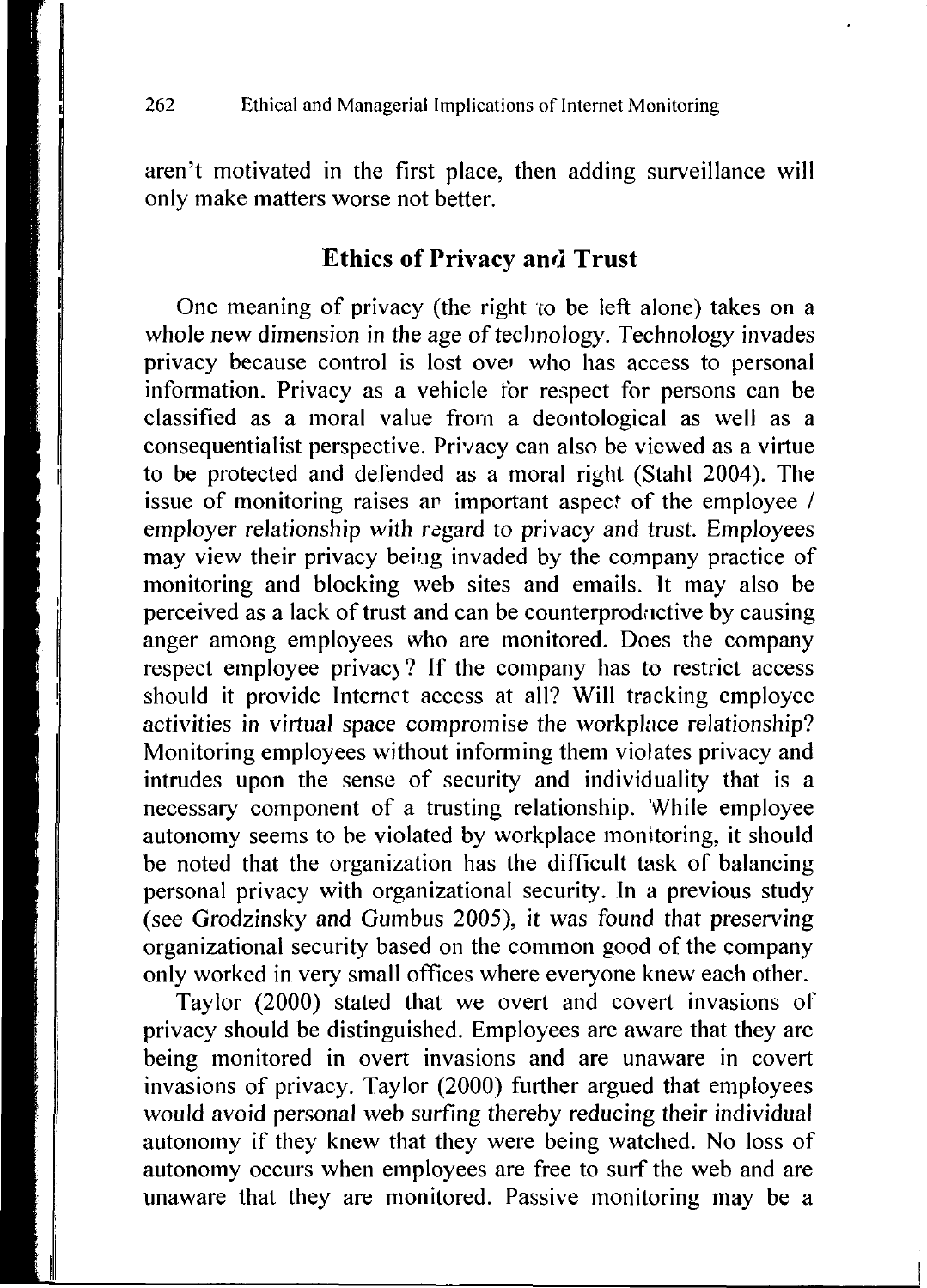common ground between overt and covert invasions where the company records information on Internet use and email company records information on Internet use and email transmissions, but managers will access these documents only if a suspicion of abuse exists. One may argue that the prosperity of the business is more important than privacy and that "if the business goes well, both employers and employees benefit, no matter how much the employees' privacy rights are violated" (Petrovic-Lazarevic and Sohal  $2004$ ).

Ladson and Fraunholz (2005) surveyed six large organizations with respect to online privacy attitudes and policies, and the level of employee awareness. The importance of policies as instructional manuals and preventative documents was stressed. The organization's administrators felt that policies on online and offline privacy and acceptable Internet use and email are important to the organization. However, implementing training of employees on these policies was not considered important. Chen and Park (2005) ' found that control in the electronic surveillance workplace strongly influences trust and concern for privacy. If employees have some ' control over the surveillance and monitoring equipment it may make up for the loss of trust when implementing monitoring technology. Control is vital to privacy and when employees have control over monitoring technology their privacy concerns are lessened. Control is recommended as a low cost and effective way to reduce privacy concerns.

The Internet should be a positive productivity tool not a liability. In a recent study, managers expressed concern about the social costs of disrupting the relationship with employees by breeching trust, fairness and privacy. The cost spent in time and energy monitoring, interpreting and acting on data on multiple subordinates can also be a deterrent to electronic monitoring. Ethical concerns about secretly monitoring employees were also indicated. It was found that the decision to monitor secretly carries greater risk of a negative reaction of mistrust, invasion of privacy and injustice than informing employees of monitoring activity (Alge, Ballinger, and Green 2004). As improper use of the Internet on company time affects productivity, managers are often given the sole responsibility of dealing with the information received from monitoring software. Stahl (2004) argued that individuals do not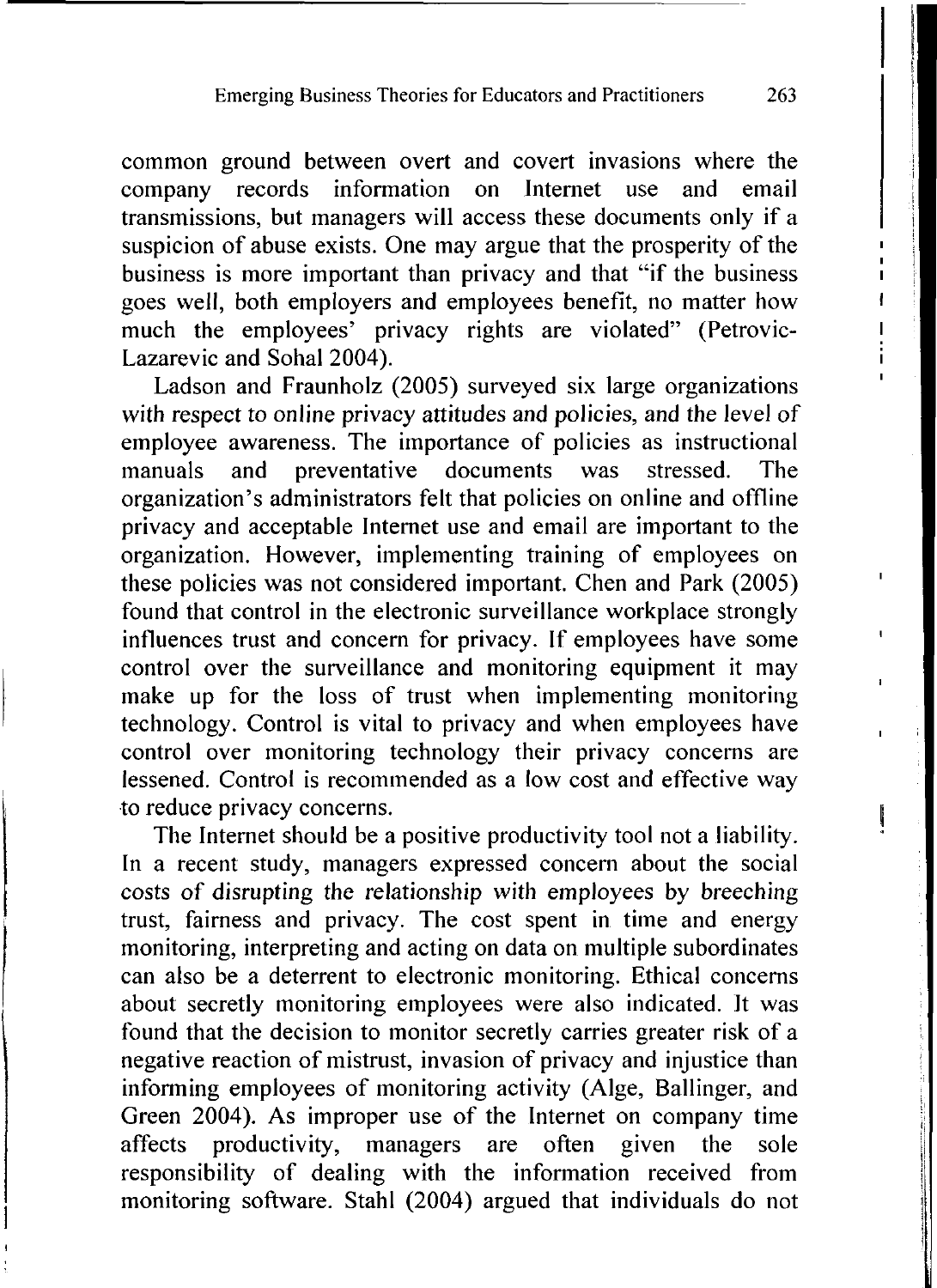have the power, knowledge or intellectual capacity to objectively deal with these ethical questions involving privacy and information assurance. If managers are not equipped to respond to these difficult issues then who is ultimately responsible? We will examine this question in the next section.

#### **Managerial Dilemmas: Ethical Issues**

Keeping employees focused on work related tasks and enhancing productivity are managerial responsibilities. A study of the impact of the Internet on productivity can be instructive for managers by making them aware of the negative effects on productivity and problematic employee behavior (see Grodzinsky and Gumbus 2005). Employees need to feel valued for their work and that they are being treated fairly and justly in the exchange process between manager and employee. Strong cultures with explicit norms of behavior and IT ethical codes of practice are conducive to curtailing cyberloafing. Norms such as reciprocity, explicitly stating tolerable behaviors and consequences in a written and well-communicated policy that governs the use of the Internet will aid managers as they interpret policy. Peterson examined the influence of guidelines and universal moral beliefs on the use of computers in the workplace and found that clear computer guidelines had a positive effect on business professionals with a low belief in universal moral rules. He supports the need for ethical guidelines for computer use as a simple and inexpensive way to discourage the unethical use of computers and educate users to inappropriate use of company property (Peterson 2002).

The ethical culture of an organization is a reflection of the ethical values of the managers and may be stated in an ethics credo or code and reinforced through education of employees to that code of ethical conduct. Ethical codes can be a deterrent to unethical behavior. The punishment of unethical behavior sets a powerful example for employees. However, managers have differing views on what constitutes a breach of ethics and differ in the interpretation of a company code making enforcement a difficult moral choice. Another difficulty is posed by the frequency of technological changes causing differing interpretations on ethical behavior in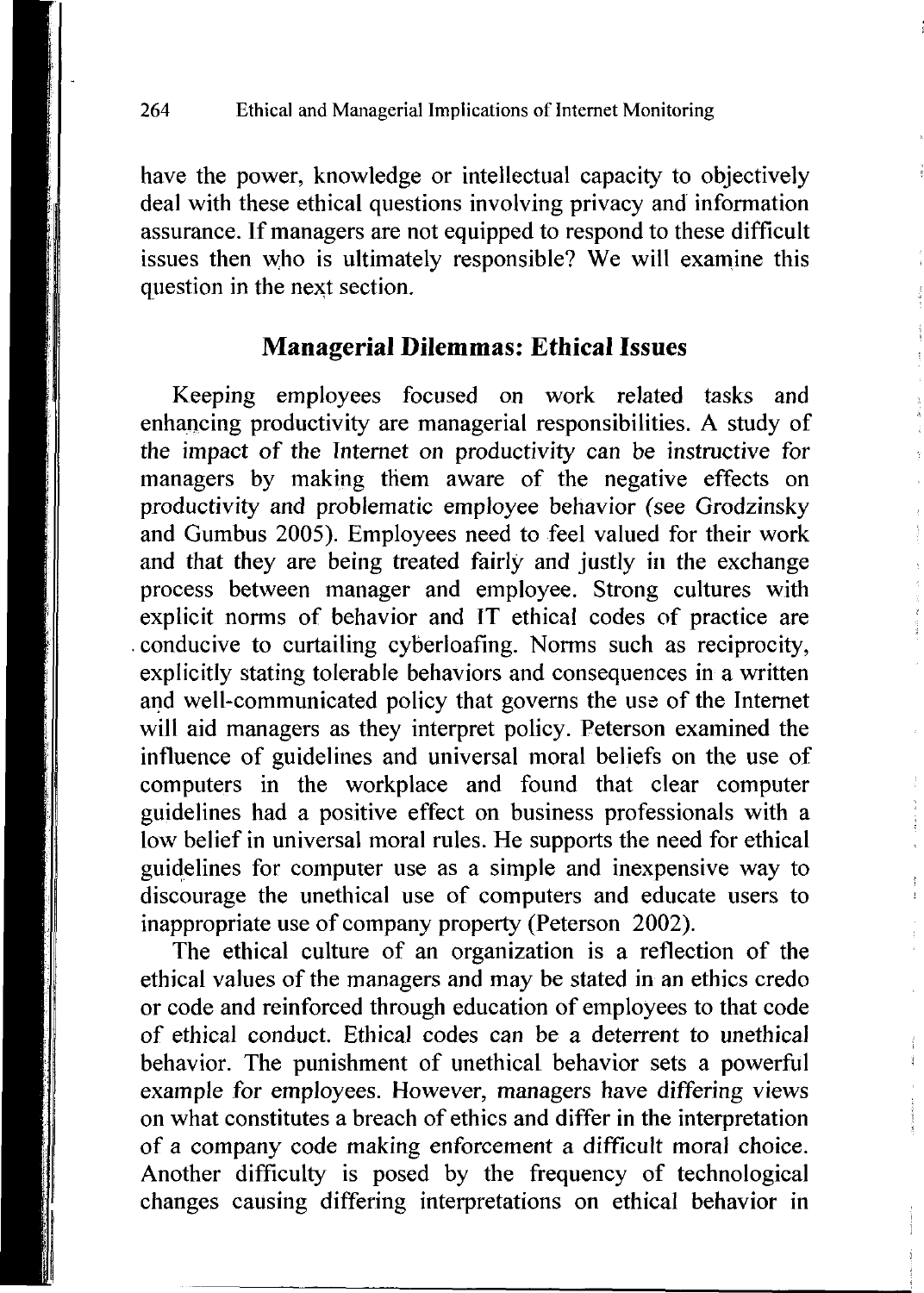eBusiness (Petrovic-Lazarevic and Sohal 2004).

Managers face the dilemma of needing to curtail cyberloafing and not offending or limiting employee freedom. Should managers allow lapses in productivity for the sake of employee satisfaction? In order to answer this question, Urbaczewski and Jessup (2002) studied employee satisfaction with electronic monitoring. They distinguished electronic monitoring (EM) for simple feedback purposes versus monitoring for control, which reported compliance with Internet acceptable use policies. Urbaczewski and Jessup (2002) found less satisfaction with EM for control of cyberslouching and greater satisfaction with EM for feedback that was generally positive and constructive in nature. They recommended a hybrid approach that allowed managers to influence employee behavior in an acceptable way that high performers would tolerate, and that low performers would dislike, with desirable results for management. They suggested that positive forms of monitoring could be more instructive and acceptable to employees than negative forms of monitoring. They recommended that managers might employ different EM techniques for different employees, such as using EM for feedback for high performers and EM for controlling for problematic employees.

#### **Research Results: University**

A survey was conducted with 173 Sacred Heart University (2004) students on the topic of Internet monitoring. Both undergraduates and graduate students participated from the US campus as well as the Luxembourg campus. Students were from the following courses: 19 graduate level Luxembourg students taking Team Management, 47 undergraduate students taking Organizational Behavior, 46 undergraduate students taking Computer Sciences, and 61 undergraduates taking Business Ethics. Of the 173 respondents 114 are male and 59 female. Students under age 21 totaled 116 and there were 57 aged 21 or over. Both Business Ethics and Computer Science students had course modules on privacy whereas the Organizational Behavior and Team management students did not. Students were asked to respond to whether they felt that monitoring was an invasion of privacy and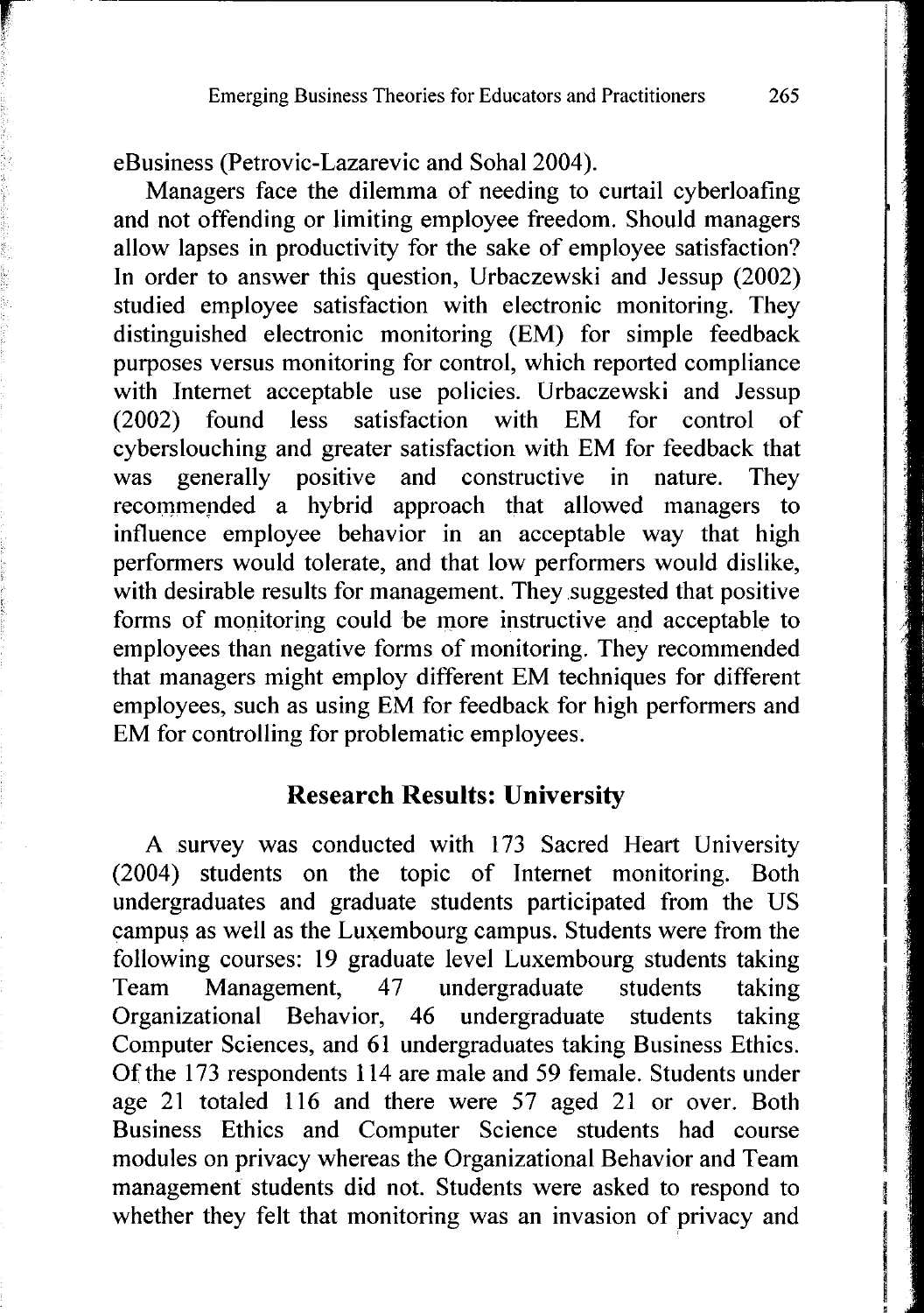unethical at a university setting as well as in the workplace. Qualitative results indicated an overwhelming response to the feeling that the university has no right to monitor internet use because it limits personal freedom, rights, trust and privacy. Comments fell into four different categories when analyzed for why students thought it was unethical for the university to monitor. These categories are: students pay for the computer so they feel a sense of ownership: it's assumed to be personal property or a possession of the student; it limits personal freedom (rights, trust and privacy); and the Internet is needed for academic use. There were three categories identified in thes<sup>2</sup> qualitative comments that indicated an acceptance of monitoring as ethical and needed. These are: workplace requirement; monitoring discourages hate crimes and terrorism; and the final category of the Internet and all computer equipment are Sacred Heart University property and the school has the right to know what students are doing.

University students were asked if monitoring Internet usage is an invasion of privacy at the university and an overwhelming 65% responded yes. For those under age 21, 67% felt this is an invasion of privacy, and for those over 21 years of age 34% responded that monitoring is an invasion. Knowing that the university monitors Internet use causes 31% to admit that this knowledge alters their Internet behavior. When asked if they consider monitoring unethical 57% responded yes. Fifty six percent of students under age 21 felt monitoring is unethical, and 33% of those over 21 felt the same.

When asked if they considered restricting the use of their computers was unethical, 72% responded yes. Of the 72% of students responding yes to the question about restricting use of their computers, there were only slight differences among the men and women surveyed. 77% of males and 61% of females felt the restriction was unethical. When the same question was analyzed by type of student, the results were different and noteworthy. Computer science students who responded that restriction was unethical represent 69% of all computer science students surveyed. For Business Ethics students the percentage was 86%, for Organization Behavior students the percentage was 67%, and for the graduate Luxembourg based students only 37%. Students who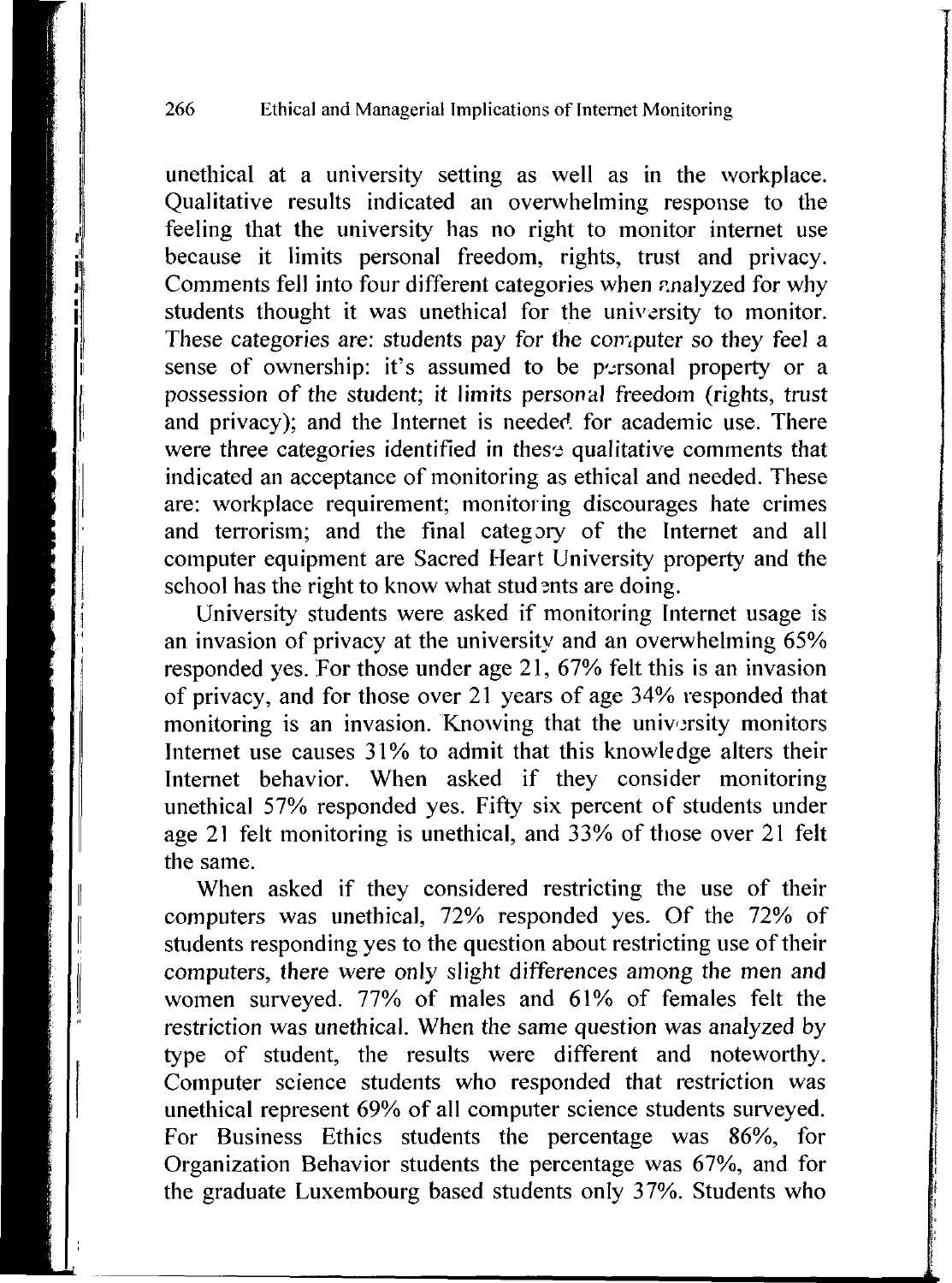responded yes to both questions about an invasion of privacy and restricting use being unethical were 48% of the surveyed population.

Out of 173 responses, 110 written comments indicated students felt that their privacy was invaded by monitoring. Interestingly, invasion of privacy was more evident and important to the students who had taken course material on privacy in their business ethics and computer ethics courses. Approximately half of the ethics students and three-fourths of the computer science students felt it was inappropriate for Sacred Heart University to monitor their email and Internet sites. Invasion of privacy was most important to graduate students as well. Out of 19 surveyed, 15 responded that it was unethical for the university to monitor.

#### **Research Results: Workplace**

In sharp contrast, responses to identical questions regarding monitoring at the workplace are markedly different with respect to perceptions of privacy. Only 32% of respondents felt that workplace monitoring invaded their privacy. Twenty four percent of students under 21 felt monitoring invaded privacy and 15% of those over 21 felt the same. This knowledge affects only 52% of employees' behavior on the Internet. Only 34% felt that monitoring is unethical and 37% think that restricting use in the workplace is unethical as compared to 72% in a university setting. Age differences were not significant as a factor in response to this question. Twenty five percent of those under 21 and 27% of those over 21 responded yes to this question. Women and men were similar in their belief that restriction was not unethical (63%). Thirty six percent of male respondents and 39% of female respondents felt that restricting was unethical. Students believed that their employers have the right to monitor (93 out of 141). In their comments, students stated that employees are paid to do a job, and they should be working while at work rather than wasting employer resources.

Some students reflected on the extent of employer prerogative by indicating the following: "How far will I let a company go until I feel uncomfortable with its actions? If the company regulates my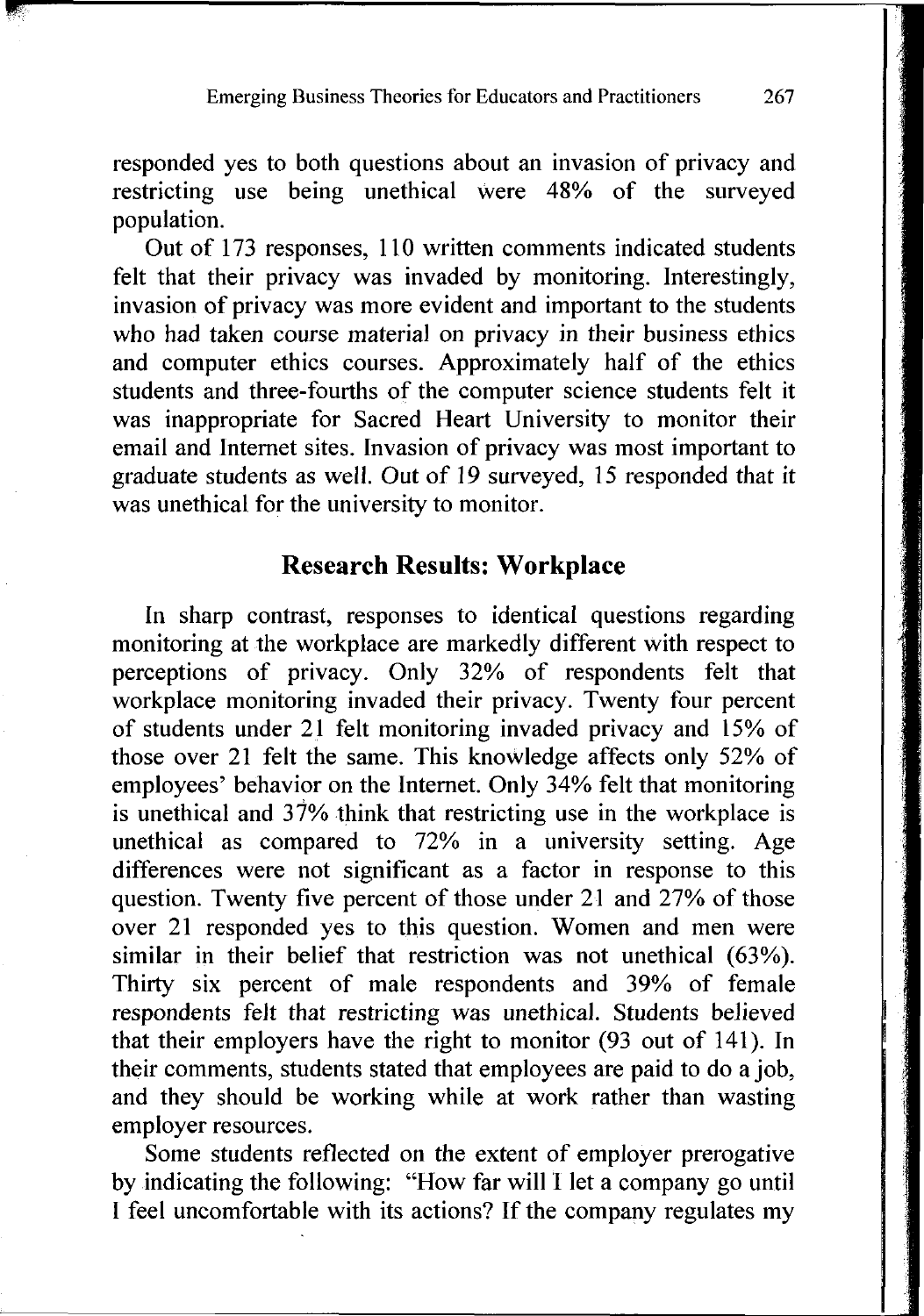email or if it regulates my phone calls I would be fine with it. However, once it starts checking my financial background, and asks for private documents I would not feel comfortable." Most felt that employers not only have the right, but an obligation to determine if employees are productive. Out of 46 total comments from business ethics students, 34 comments were in this category. Ethics students also understood the liability of the employer to harassment lawsuits or other liability exposure if employees were unchecked. Some felt that the employer has an obligation to create a code of conduct regarding use of infrastructures that belong to the employer, and the obligation to educate and inform the employee of this conduct code.

Finally, the topic of disclosure was also addressed by survey respondents. Students felt that monitoring must be disclosed clearly to the employee, or it is an invasion of privacy by the employer. Five out of six comments on limitation of freedom mentioned the need to be informed so it is not "sneaky" on the part of the employer.

#### **Research Results: Observations And Implications**

The main observation is the difference in attitude regarding the right of employers to monitor but not the university. It is interesting to note that the percentage of students who felt that it was unethical to monitor Internet use in both the university setting and the workplace was only 32%. Clearly, students felt that monitoring is more appropriate at work than in an academic setting. Questions resulting from analysis of the results that merit further investigation are why the reason of "academic use of the Internet by students" is cited so infrequently as a rationale for not monitoring students. Students use the Internet frequently to do research; yet this category was mentioned only 22 times out of 173 responses.

Another interesting research finding emerged from the comments indicating that since radio, TV and books are not monitored, the Internet should not be as well. This faulty reasoning is cause for concern that students do not understand the extent of monitoring that actually does occur on these various media. When using an Ipod or cell phone our music is tracked, when using cable, Netflix or a Tivo, our TV habits are monitored, when using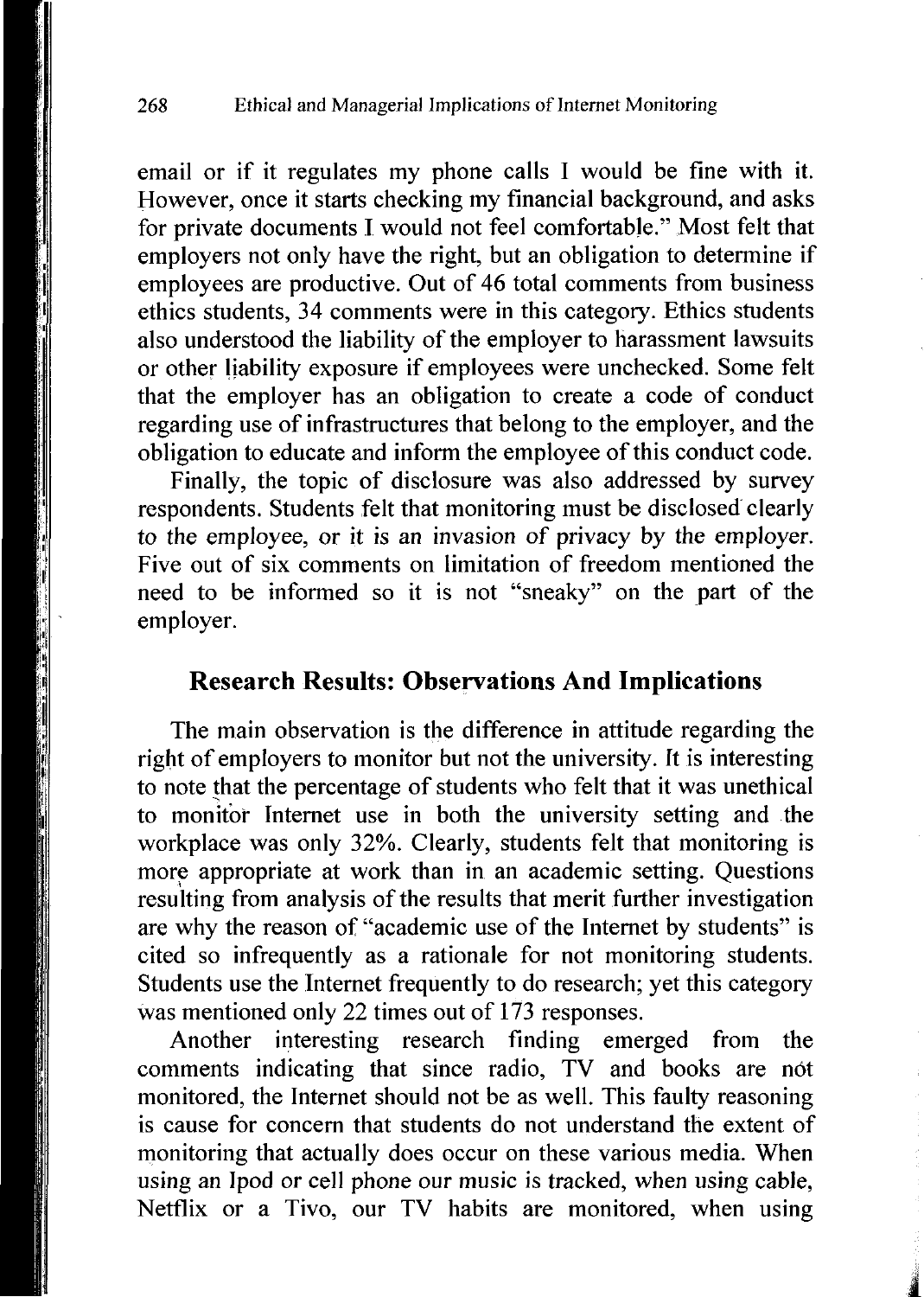Amazon to buy books, our purchases are tracked, and even the library has records of the books we read. How else could the advertising industry be successful with direct  $-$  to  $-$  consumer ad campaigns and personalized emails suggesting products for purchase? An interesting side note: the author worked at a company in the 1990s- Executone Information Systems- that produced a product called the locator system. Employees were located and voice announced as to their location and who they were with by wearing a badge that was read by ceiling monitors. This product was also sold for tracking portable equipment needed in hospitals (portable X-ray machines) and to dissuade theft of computers and other valuable supplies. It was considered by some to be an invasion of privacy and by others to be a productivity enhancement.

#### **Conclusion**

In summary, sophisticated monitoring and blocking tools will continue to be used by organizations to solve productivity issues due to Internet misuse. Wen and Lin (1998) recommended the following minimal functional requirements for these tools: prevent web surfing that is not related to business needs and drain productivity, issue violation notices to the user who breaks acceptable Internet use policy, monitor sites by time wasted, time of day and frequent users to analyze network performance. Wen and Lin (1998) also recommended the following components of an Internet policy: determine acceptable amounts of time spent on-line, determine what should and should not be accessed, determine guidelines for downloading, determine what should be done if objectionable material is discovered, state acceptable chat room use, determine if there is an acceptable time of day to be on-line for personal use, and set rules for sending and receiving email. These policies should limit exposure and liability to the company caused by employees surfing the Internet.

Introna (2001) advocated policies associated with workplace monitoring. If an employee accepts a contract that he/she will abide by company policies, and a monitoring policy is in place, then that employee should have no expectation of privacy in the workplace. Using Rawls' theory of justice, Introna (2001) advised policy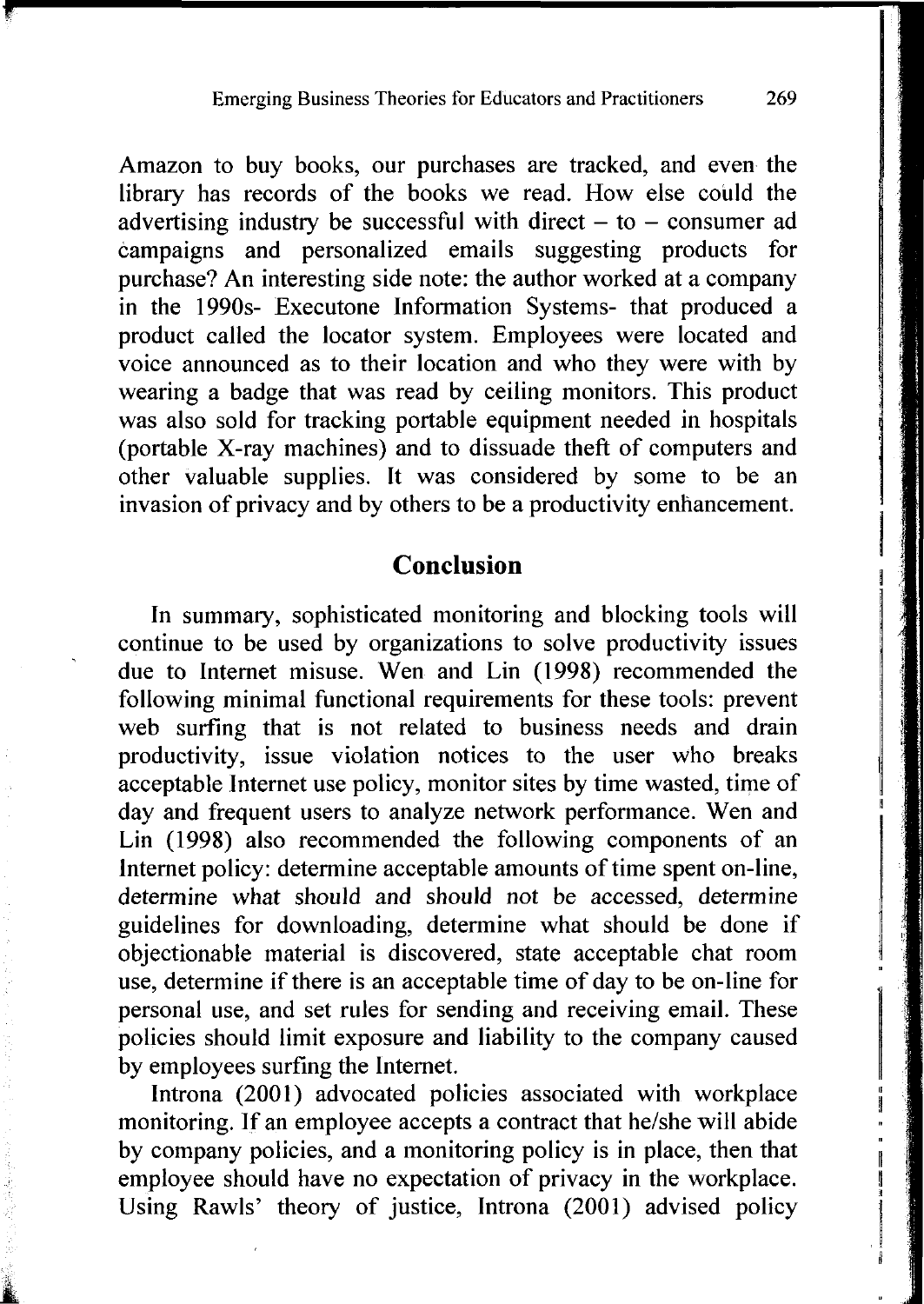development that ensures: the employer has a right to monitor and use the data for the overall good of the organization; also, the employee has a right to secure a regime of control that justifies all monitoring and assurances that data collected will be used fairly.

The Internet should be a positive productivity tool, not a liability. Employees and students need to feel valued and fairly treated in the exchange process between themselves and management. Strong cultures with explicit norms of behavior and ICT ethical codes of practice are conducive to curtailing cyberloafing and Internet misuse. Norms such as reciprocity, explicitly stated tolerable behaviors, and consequences, in a wellcommunicated policy that governs the use of the Internet, can aid managers and university IT administrators in their relations with their employees and students.

#### **Works Cited**

- Alge, B. J., G. A. Ballinger, and S. Green. 2004. Remote control: Predictors of electronic monitoring intensity and secrecy. *Personnel Psychology* 57(2): 377-411.
- Chen, J., and Y. Park. 2005. The role of control and other factors in the electronic surveillance workplace. *Journal of Information Communication & Ethics in Society* 3(2): 79.
- Conley, L. 2004. The privacy arms vace. *Fast Company* 84: 27.
- Grodzinsky, F., and A. Gumbus. 2005. Internet and productivity: Ethical perspectives or. workplace behavior. *Journal of Information Communication and Ethics in Society* 3: 249-256.
- Grow, B. 2005. Hacker Hunters: An elite force that takes on the dark side of computing. *Business Week (May* 30, 2005): 74.
- Hall, L. 2004. Where to diaw the line. *Personnel Today* (June): 16.
- Introna, L. 2001. Workplace surveillance, privacy and distributive justice. In *Readings in Cyberethics,* ed. by R. A. Spinello and H. T. Tavani. Boston: Jones and Bartlett.
- Ladson, A., and B. Fraunholz. 2005. Facilitating online privacy on eCommerce websites: An Australian experience. *Journal of Information Communication & Ethics in Society* 3(2): 59.
- Levy, S., and B. Stone. 2005. Grand theft identity. *Newsweek* (July 4, 2005): 38.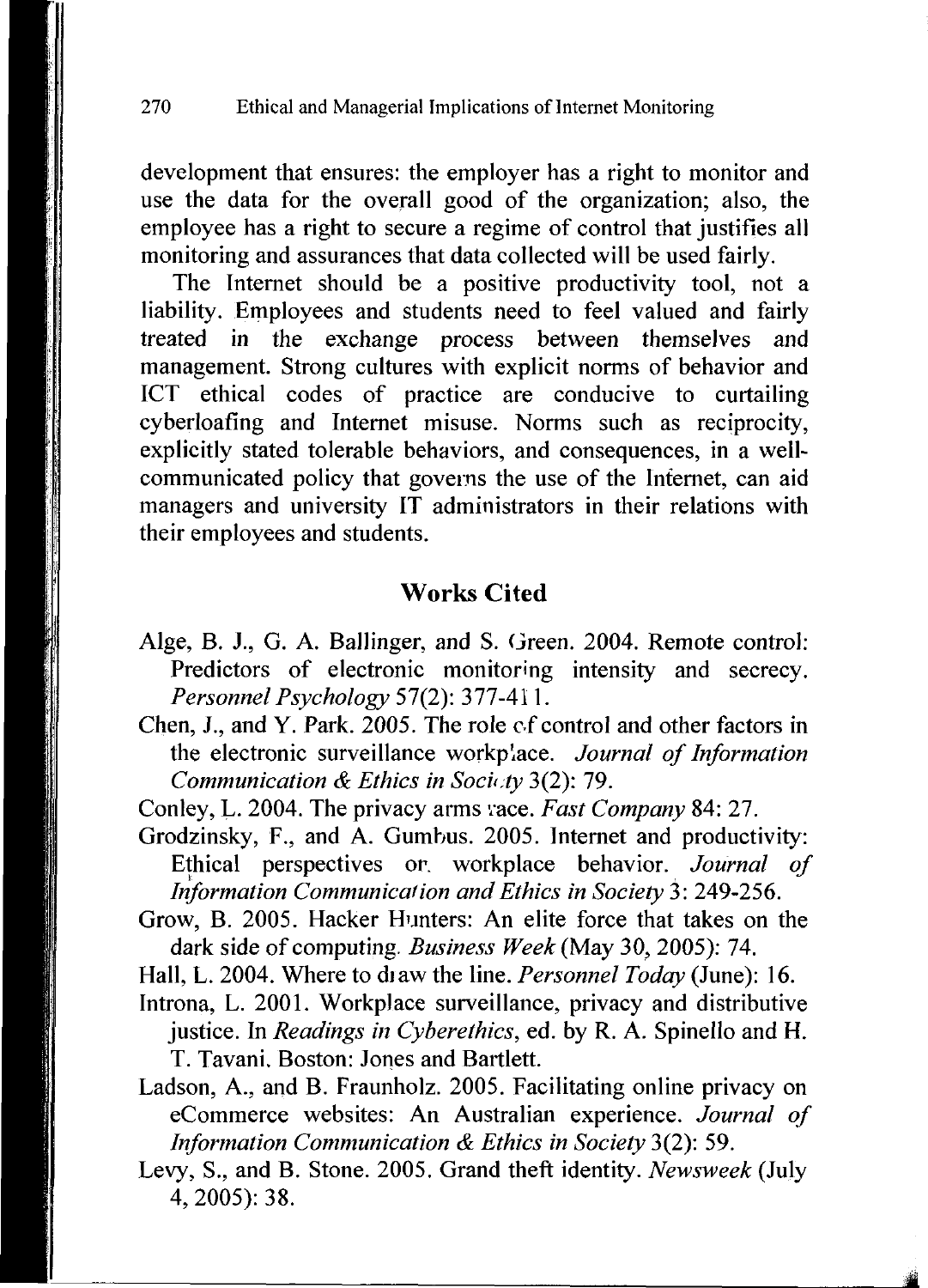- Peterson, D. K. 2002. Computer ethics: the influence of guidelines and universal moral beliefs. *Information Technology & People*  15(4): 346-362.
- Petrovic-Lazarevic, S. and A. Sohal. 2004. Nature of e-Business ethical dilemmas. *Information Management & Computer Security* 12(2-3): 167.
- Roberts, M. 2005. Untangling web of wasted time. *Security Management* 49(5): 26.
- Sacred Heart University. 2004. URL: [it.sacredheart.edu/webservices/policies/privacy/index.asp](http://it.sacredheart.edu/webservices/policies/privacy/index.asp)  [viewed December 18, 2004].
- Sandberg, J. 2005. Monitoring of workers is boss's right but why not include top brass? *Wall Street Journal* eastern ed. (May 18, 2005): B-l.
- Soat, J. 2005. Spamming the globe, surfing at work. *Information Week* 1039: 76.
- Stahl, B. C. 2004. Responsibility for information assurance and privacy: A problem of individual ethics? *Journal of Organizational and End User Computing* 16(3): 59.
- Tam, P., E. White, N. Wingfield, and K. Maher. 2005. Snooping email by software is now a workplace norm. *The Wall Street Journal* eastern ed. (Mar 9, 2005): B-l.
- Taylor, J. S. 2000. Big business as big brother: Is employee privacy necessary for a human-centered management organization? *Business and Professional Ethics Journal* 19(3): 13.
- Thibodeau, P. 2000. Employer snooping measure nears vote. *Computerworld* (Sep 11, 2000): 37.
- Urbaczewski, A., and L. M. Jessup. 2002. Does electronic monitoring of employee internet usage work? *Communications of the ACM*45(1): 80-84.
- Van Slambrouck, P. 2000. E-mail ethics: You've got pink slip. *Christian Science Monitor* 08827729: 92.
- Verton, D. 2004. Email glitch exposes flaw in privacy law. *Computerworld* 38(28): 1.
- Wen, H. J., and B. Lin. 1998. Internet and employee productivity. *Management Decision* 36: 6.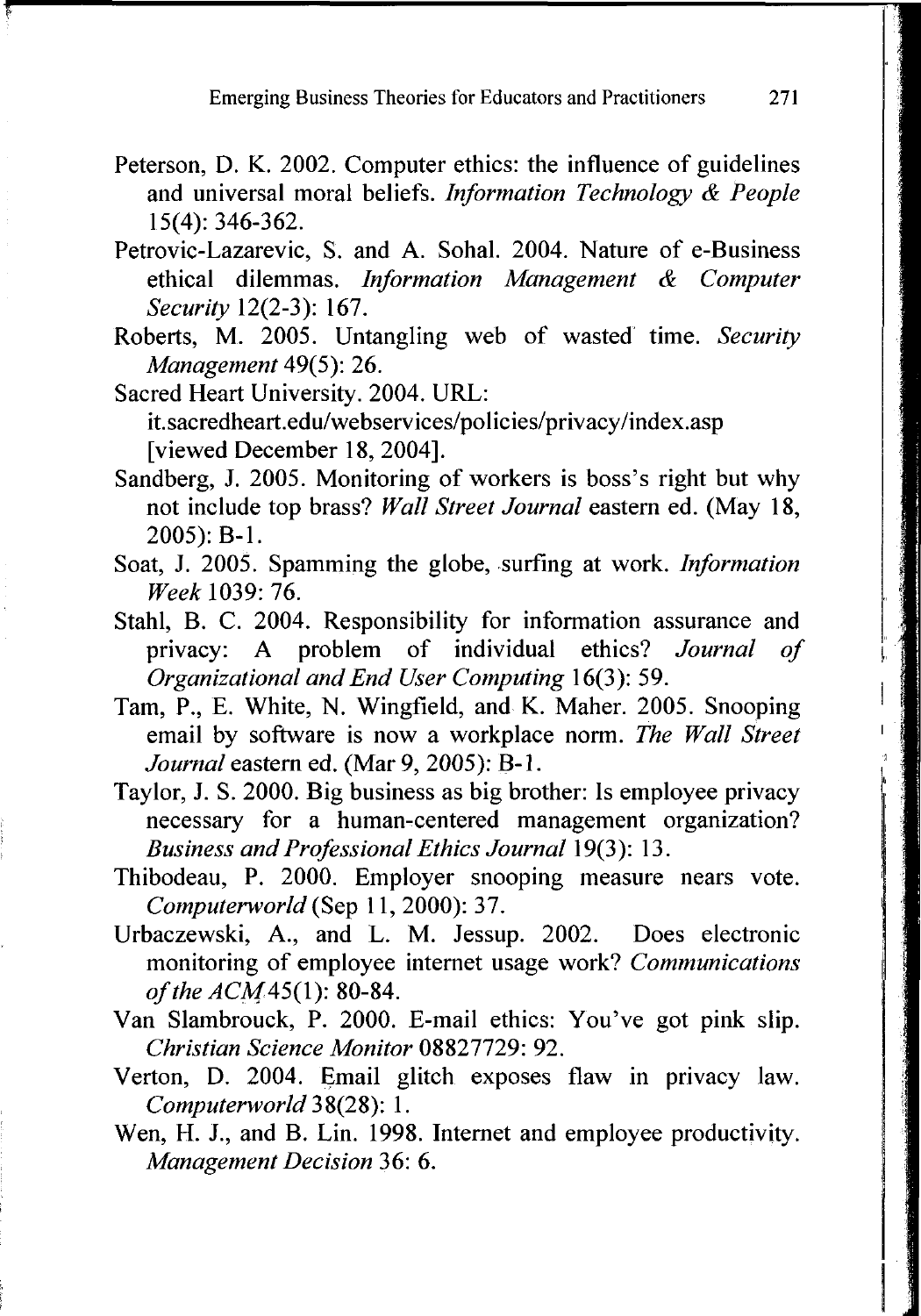# **PAR T V I**

## **ABOU T TH E AUTHOR S**

#### *Lisa Z. Bain, Ph.D.*

Lisa Bain is an Assistant Professor of Computer Information Systems in Rhode Island College's School of Management and has a Ph.D. in Information Systems from Nova Southeastern University. Dr. Bain teaches courses in Computer Literacy, Management Information Systems, and Networks and Telecommunications. Her background also includes over 10 years of industry experience, including work as a Systems Engineer for IBM. She currently focuses her research on E-Commerce usability, improved teaching methods, and Open Source Software.

#### *Frances S. Grodzinsky, Ph.D.*

Frances Grodzinsky is a Professor of Computer Science and Information Technology at Sacred Heurt University in Fairfield, Connecticut. In 1992, 1994 and 2000, Dr. Grodzinsky participated in ethics workshops sponsored by the National Science Foundation. She has given numerous workshops and presentations at SIGCSE, CEPE, ETHICOMP, APPE and ISTAS. Dr. Grodzinsky's areas of research include virtue ethics, digital divide and community, equity of access, cyberstalking, privacy, and property and fair use. Dr. Grodzinsky is co-chair of the Hersher Institute of Ethics at Sacred Heart University, where she has been instrumental in fostering ethics across the curriculum.

#### *Andra Gumbus, Ed.D.*

Andra Gumbus earned her Doctorate in Educational Leadership from the College of Business at the University of Bridgeport. She teaches undergraduate courses in the College of Business at Sacred Heart University in organization management, organizational behavior, and business ethics. Her graduate courses include organizational management and business communication and team management. Dr. Gumbus' research in these areas includes